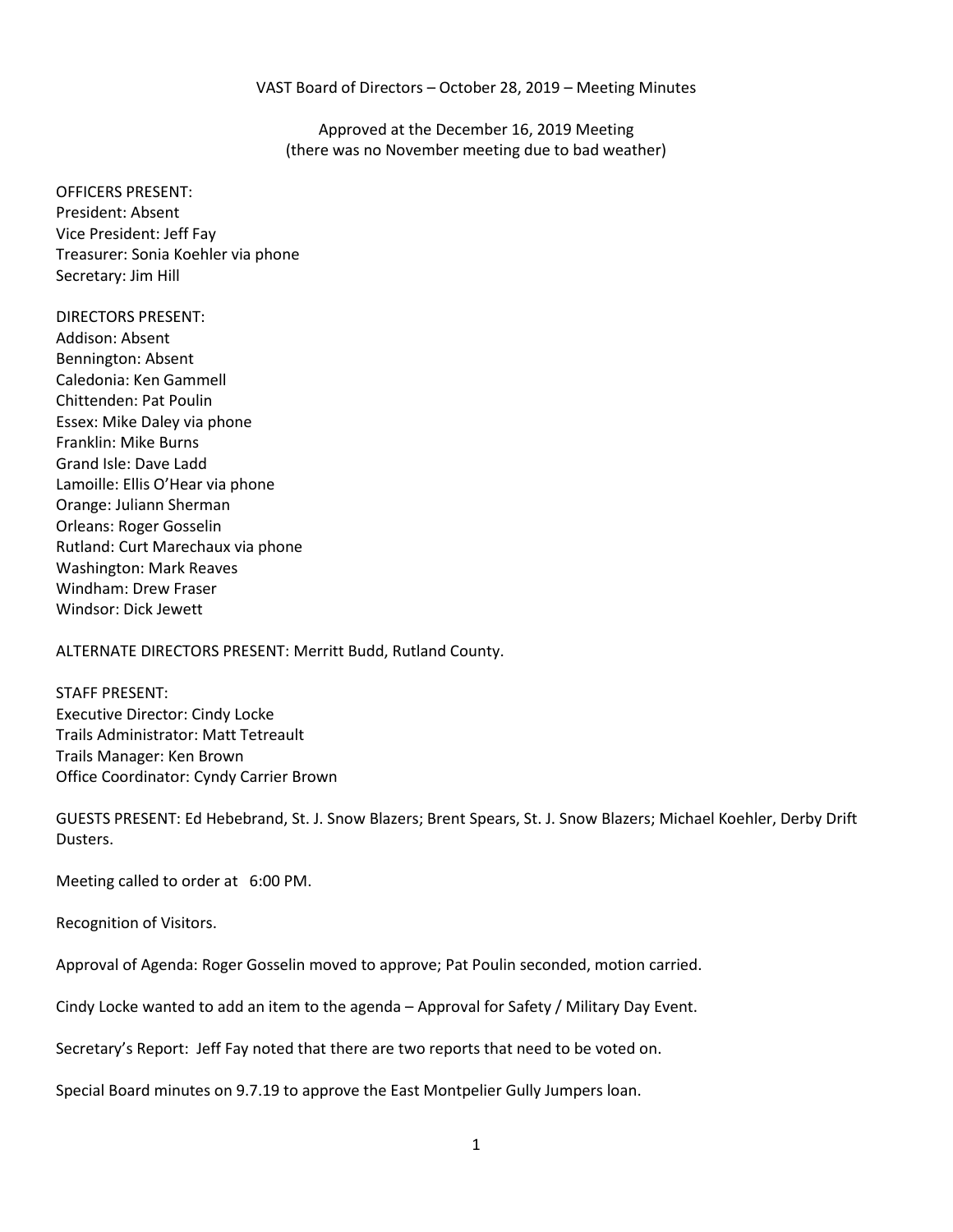Pat Poulin moved to approve; Dick Jewett seconded; motion carried.

Regular minutes of the August meeting.

Roger Gosselin moved to approve; Mark Reaves seconded, motion carried.

Treasurer's Report: Sonia Koehler gave a brief report on the financials.

- The year ended well financially.
- Details on the Grooming contingency / overage.

Pat Poulin moved to approve; Mark Reaves seconded, motion carried.

# Old Business

LVRT Status

- Ken Brown noted that VAST just signed a contract with Blow & Cote to do the bridge decking in Hardwick for the 2 bridges.
- The town raised matching funds and we also used the Northern Borders grant that we got a few years ago.
- We used almost the entire grant for this.
- We have until September to use the remainder of the grant.
- Those bridges will be used for snowmobiling for next winter 2021.
- \$234,000 for those two bridges Blow & Cote
- Cindy Locke The other project we are working on is to find money that is not bike pedestrian money to fix Cambridge to Sheldon, including the bridges.
- We have a meeting with USDA on the 31<sup>st</sup> to talk about possible grant ideas. If we can do it through a different federal source, then we don't have to bring it up to the ADA compliance, so it would be more of a rough trail, which means then we could do most of the trail, except for the 2 bridges.
- We could use some funds that we got from the legislature as our part of the match.
- If we can get it opened up even as a rough trail, the State would take more notice about the people using the trail.
- No surepac, not ADA compliant.
- It doesn't need a lot of work; it was in good shape.

# New Business

TMAs – Clubs selling them on line on their own.

- Cindy Locke We are keeping an eye on the processes on how the clubs are selling them, because of the requirement for signatures.
- We will be reviewing processes. Most of the clubs do it correctly.

# Update – Club Financial Reviews

- Cindy Locke We had 8 audits scheduled, 5 have gone through the audit process and we have audit reports. We had a meeting prior to the board meeting to discuss those reports and how to move forward.
- Mark Reaves Minor items that need adjustments, check registers, club by laws, policy, mileage report, etc., receipts, more detailed notes.
- Cindy Locke We have 3 clubs that we've been in touch with; 2 clubs are in bad shape, no volunteers, etc.
- We will work with them on getting organized.
- Once we get them organized, then we will follow up with them in 6 months to see how things are going.
- Pat Poulin What if we have the CPA firm sit with us so we know what they need.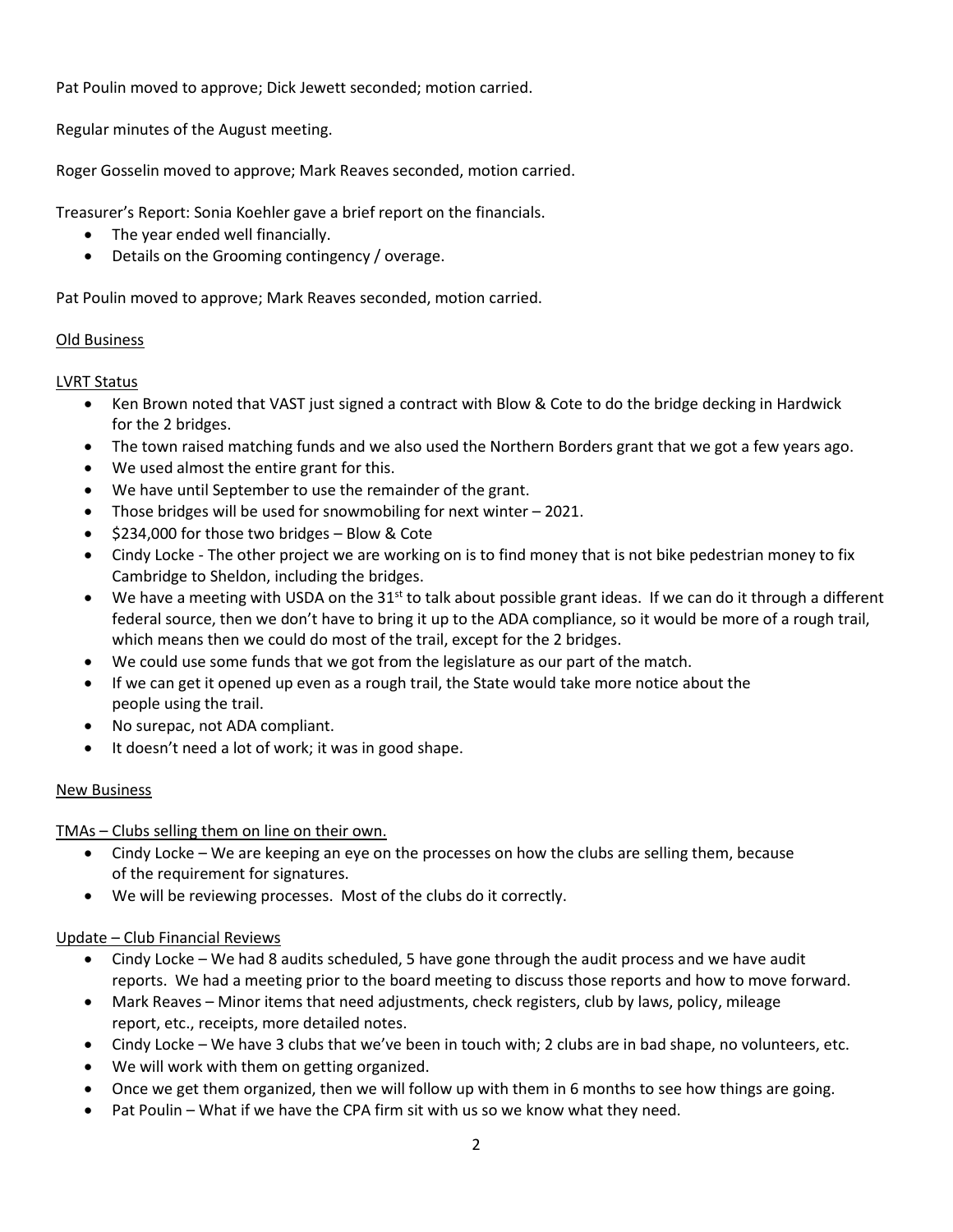Safety Day and Military Appreciation Day – Orange County - Williamstown

- $\bullet$  Juliann Sherman I submitted the application. Event to be held Jan. 25<sup>th</sup>.
- Moose Lodge again, but may not be able to use it. It's up for sale.
- If not, then we will use Billtown club house.
- Talk to Bill Bohnyak about expectations, fees, etc.

Mark Reaves moved to approve the grant request for the Safety and Military Day event; Roger Gosselin seconded; motion carried.

## Equipment Grant and Aid Policy Change

- Matt Tetreault There is information in your packet; page 10 of the Trails Policy Manual.
- The past couple of years there has not been sufficient funding to fund equipment at the full percentage.
- This year I funded some drags at 40% 45% of the net purchase price. Some people were not happy.
- The Trails Committee has come up with a recommendation that we change the policy for drags to read as follows: as shown in red / underlined in my Trails Administrator report.
- The range would be 35% 50% of the net purchase price.
- Percentage of grant amount funded shall be equal for all clubs based on the amount of available funding.
- One club at 35%, then all at the same rate.
- Pat Poulin Did the Committee talk about using the same policy for the rest of the equipment grants?
- For different classes?
- Matt Tetreault No, it was never brought up.
- Pat Poulin I think we should think about doing that.

### Safety Ambassador Program Update

- Cindy Locke We had a great workshop for new / existing Ambassadors. 38 people in attendance.
- 14 new members of the team 4 old members that have dropped out, 6 could not make it.
- 46 members statewide.
- Klim gave up a 40% discount on the vests
- Pat Poulin State Police came and gave information on accident investigation; what to do and what not to do, pictures, etc.
- Have some ambassadors at the Safety Day.

### Executive Director / Trails Administrator / LVRT Reports

Pat Poulin moved to approve these reports; Dick Jewett seconded; motion carried.

### Committee and Other Meetings Reports

### Northeast Chapter

- Pat Poulin Not much for the Chapter, but USA continues to meet monthly via telecom.
- The next meeting is Nov. 8 in Las Vegas; I will be attending.
- This is the annual budgeting meeting.
- Additional categories of memberships that we might be adding.

### Multi Use Committee & Law Enforcement Committee

- Gary Nolan We did take a ride on LVRT to see how much work needs to be done to bring it up to a decent trail.
- $\bullet$  Small washout the clubs fixed it.
- Bridges need re-decking.
- Mike Burns has pictures of the bridges that he will share with Cindy.